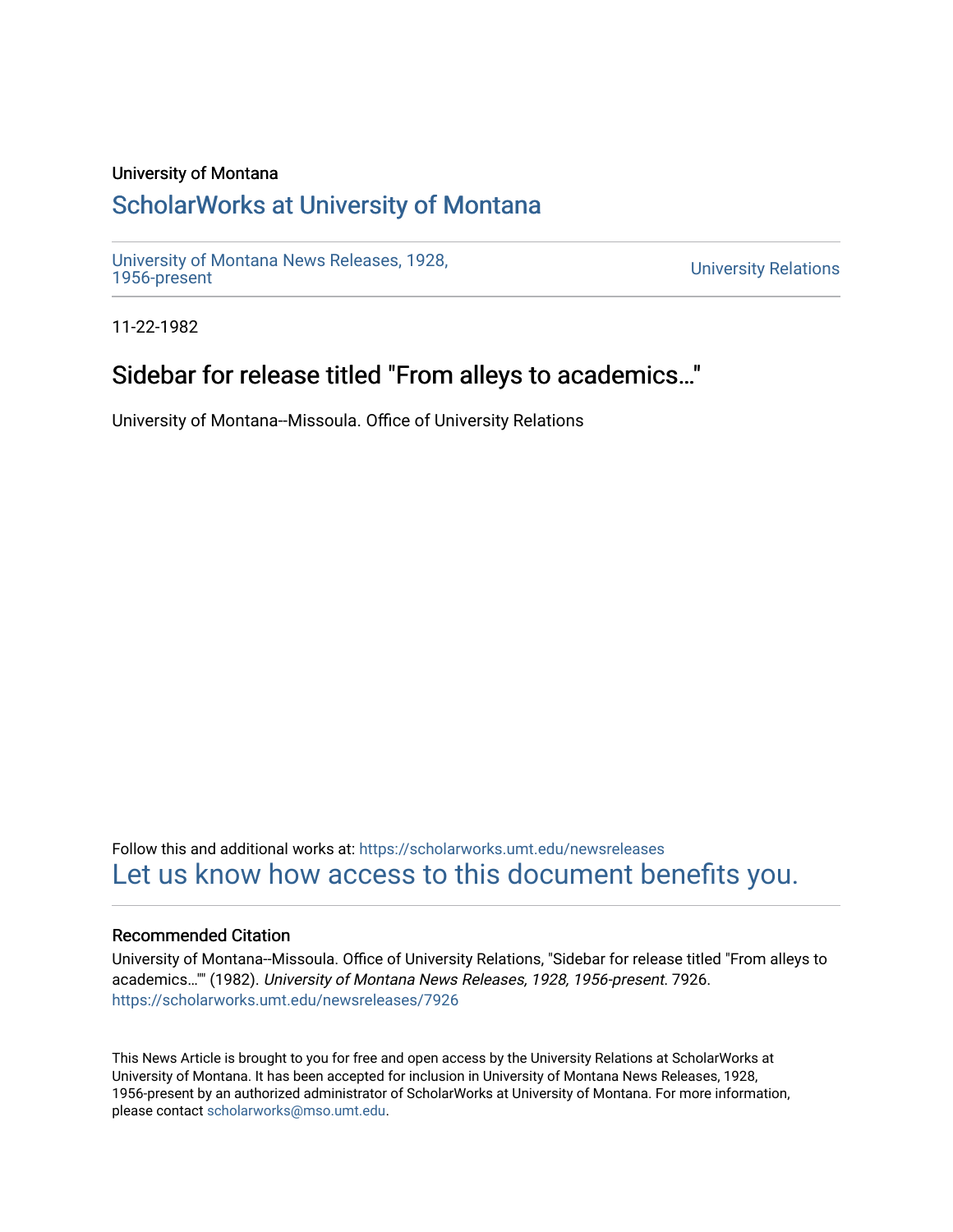

Office of University Relations <sup>®</sup> Missoula, Montana 59812 <sup>®</sup> (406) 243-2522

### MEDIA RELEASE

mcnamer/mmm 1 1 **/** 22/82 ssoulian

SIDEBAR: (see release titled "From Alleys to Academics..,")

Recently, four members of the UM Jazz Workshop expressed their views on jazz and their group. They are Russ White, Missoula; Rick Dahl, Billings; Matt Lyon, Cascade; and Jim Gipe, Great Falls. Some of their comments follow: Q: There's been some talk of changing the name of your group. Do you think "Jazz Workshop" is an appropriate name?

A: --Well, there might be some misconceptions among students who want to sign up for it, thinking it to be a general, instructive course on jazz. There are theory and improvisation classes you can take, but we're a performing group. Our meetings are all rehearsals for performances.

--But I like the word "workshop." I think it adequately reflects what we do. We're expected to already have a grasp on the basic theoretical functions of jazz, but it's still an educational kind of experience.

--At North Texas State they call them "Jazz Labs."

Q: What's the role of a teacher in that kind of situation?"

A: --The way I learn from Lance is.. I don't know I'm learning something until I realize I knew it. He puts things in front of you and then it's up to you. He says things over and over and then, one day, it just clicks.

--He's an ideal catalyst. He gets people thinking.

--Then it's up to you to put it into practice. When improvising it should go straight from your head to your horn. It becomes a feeling connection.

--One thing he really makes me aware of is how everyone fits in with everyone else, musically and personally. He is a real father figure-- he makes the band into a family.

(more)